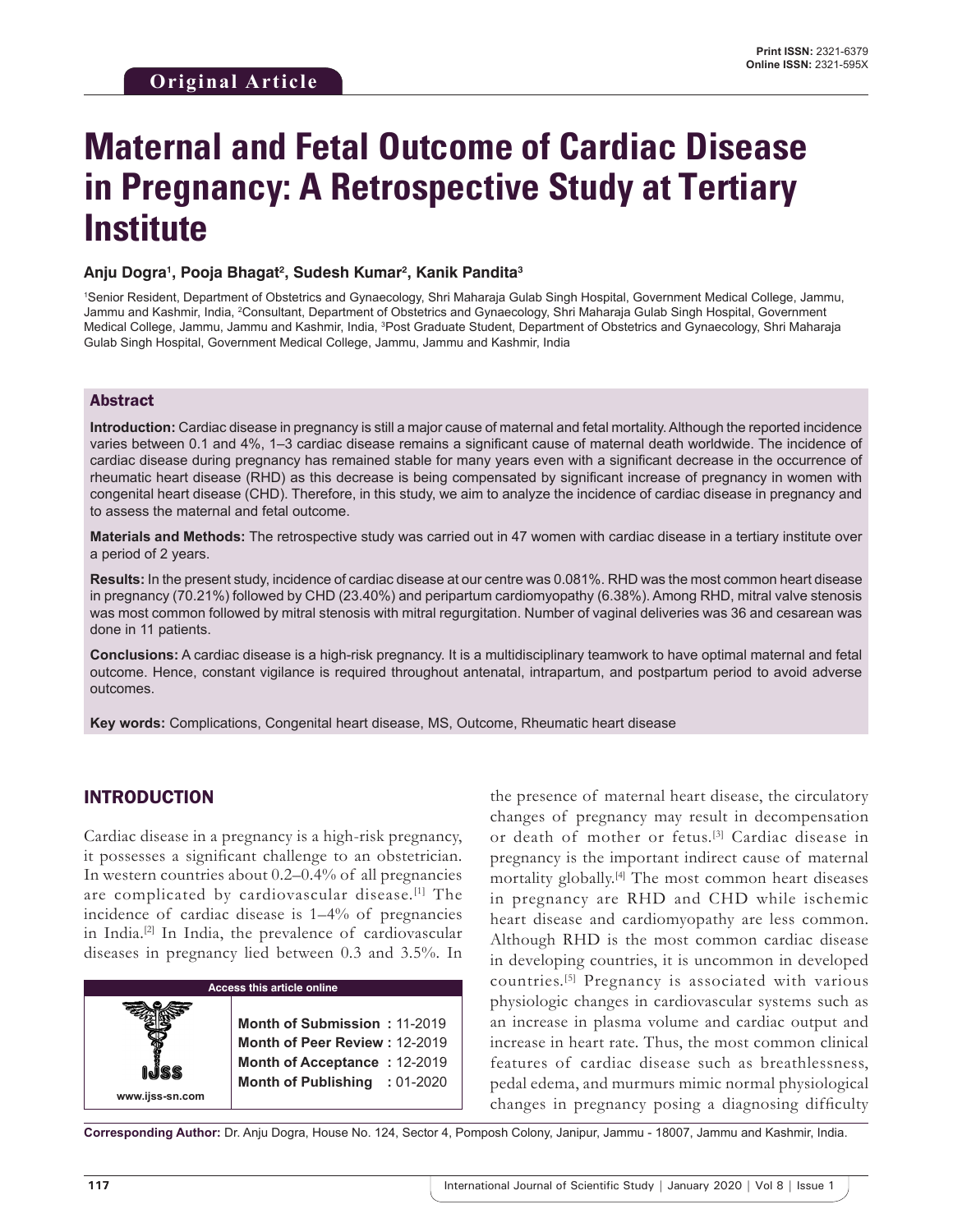for obstetricians. The heart rate comes to normal level within 10 days after the delivery while it takes 3 months for stroke volume, cardiac output, and systemic vascular resistance to return to pre-pregnancy level.[6]

The obstetrical complications such as pre-eclampsia, anemia, preterm labor, and fetal growth restriction further worsen the outcome and complicate the management of pregnancy with cardiac disease.

Pregnancy-related complications that compound the heart disease are ignored in the rural setup and patients rarely seek proper early care.[7]

## **Aims and Objective**

The aim of this study is to analyze the incidence of cardiac disease in pregnancy and to assess the maternal and fetal outcome.

# MATERIALS AND METHODS

This was a retrospective study carried out at the Department of Obstetrics and Gynaecology, SMGS Hospital, GMC, Jammu, over the period of 2 years from October 2017 to September 2019.

A total of 47 pregnant women with cardiac disease admitted during the study period were included in the study. The data were obtained from medical records and files.

The following factors were examined such as demographic information, diagnosis, course in the hospital, management, and maternal and fetal outcome.

# **Inclusion Criteria**

Pregnant women with a history of or newly diagnosed cardiac disease were included in the study.

# **Exclusion Criteria**

All conditions mimicking heart disease were excluded from the study.

The data collected were statistically analyzed to see the impact of cardiac disease on pregnancy and to evaluate maternal and fetal outcome.

# RESULTS

A total of 47 pregnant women with cardiac disease were included in the study. The incidence of cardiac disease at our center was 0.081%. Of 47 patients, majority of patients were in the age group of 22–25 years (46.8%) and 22.53% belonged to 18–21 years [Table 1].

Table 2 shows the distribution of patients according to parity. Among the 47 pregnant women, 38.29 were primigravida, 25.53% were second gravid, 19.14% were gravida 3, and about 17.02% were gravida 4 and more.

Of 47 patients, majority were term gestation (51.06%), about 31.94% were pre-term and 17.02% were post-term [Table 3].

Most of the patients in the study had rheumatic heart disease (RHD) (70.21%) followed by congenital heart disease (CHD) (23.40%) and peripartum cardiomyopathy (6.38%) as shown in Table 4.

The most common CHD seen in our study was atrial septal defect (ASD) (54.54%), ventricular septal defect (VSD) was seen in 4 patients, and pulmonary stenosis was seen in 1 patient. The most common lesion in patients with RHD was mitral stenosis (57.57%) followed by mitral stenosis with mitral regurgitation (24.24%) followed by mitral regurgitation (15.15%). Aortic lesion was seen in one patient who presented with aortic stenosis [Table 5].

In our study, the surgical correction was done in 8 patients, 3 patients underwent ASD closure, 1 patient VSD closure, in 3 patients mitral valve replacement was done, and in 1 patient patent ductus arteriosus closure was done [Table 6].

Most of patients had vaginal delivery (76.59%) and cesarean section was done in 11 patients (23.40%) as shown in Table 7. The labor was of spontaneous onset in 44.68% of patients and induced in 3 cases (6.38%). In 12 patients, outlet forceps were used to cut short the second stage of labor. The various indications for LSCS were fetal distress, cephalopelvic disproportion, and malpresentation.

The common noncardiac complications noticed were anemia (38.29%), pre-term labor (23.40%) and preeclampsia (12.76%) and abruption placentae (2.12%). Cardiac complications were seen in patients. The most common cardiac complication was CCF (3 patients). Pulmonary edema was seen in 2 patients [Table 8]. Atrial fibrillation was seen in 1 patient. Maternal mortality was seen in 2 cases in our study. The cause of death was atrial fibrillation in 1 patient and other patient died due to severe pulmonary hypertension.

Intrauterine growth restriction (IUGR) was seen in 29.78% of patients, pre-maturity was seen in 23.40% of babies [Table 9]. The other neonatal complications were birth asphyxia, low Apgar score, and meconium. A total of 15 neonates were admitted in neonatal intensive care unit (NICU).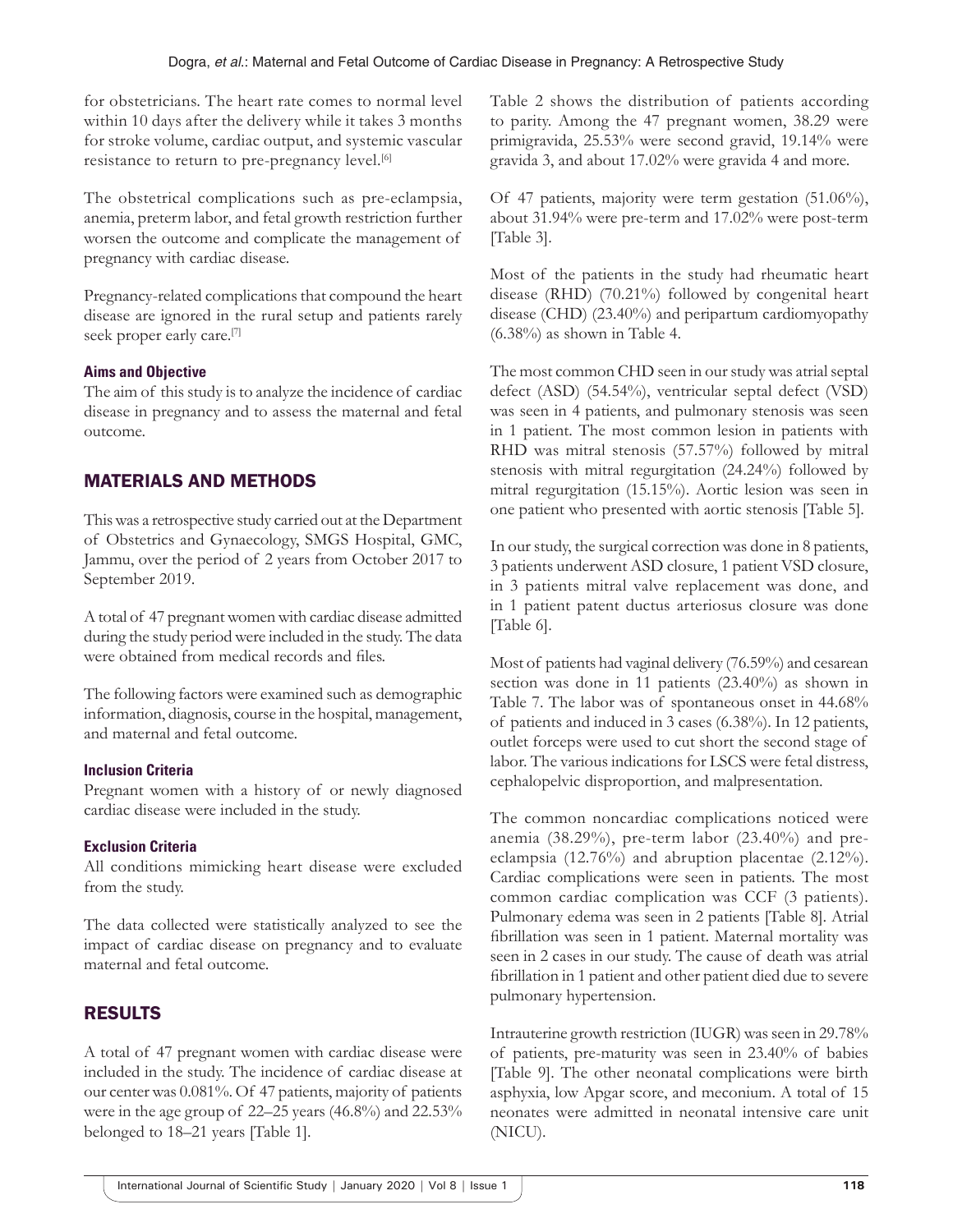| Table 1: Distribution of patients according to age |           |
|----------------------------------------------------|-----------|
| Age (years)<br>$n$ (%)                             |           |
| $18 - 21$                                          | 12(25.53) |
| $22 - 25$                                          | 22(46.8)  |
| $26 - 29$                                          | 8(17.02)  |
| $30 - 35$                                          | 5(10.63)  |

#### **Table 2: Distribution of patients according to parity**

| <b>Parity</b>      | $n$ (%)    |
|--------------------|------------|
| Primigravida       | 18 (38.29) |
| Gravida 2          | 12 (25.53) |
| Gravida 3          | 9(19.14)   |
| Gravida 4 and more | 8(17.02)   |

# **Table 3: Distribution according to the gestational age at which patient came to hospital**

| <b>Gestational age (weeks)</b> | $n$ (%)    |
|--------------------------------|------------|
| $28 - 32$                      | 4(8.51)    |
| $33 - 36$                      | 11 (23.40) |
| $37 - 40$                      | 24 (51.06) |
| >40                            | 8(17.02)   |

#### **Table 4: Prevalence of cardiac disease**

| <b>Type of cardiac disease</b> | $n$ $\frac{\gamma}{\alpha}$ |
|--------------------------------|-----------------------------|
| Congenital heart disease       | 11 (23.40)                  |
| Rheumatic heart disease        | 33 (70.21)                  |
| Peripartum cardiomyopathy      | 3(6.38)                     |

| Table 5: Type of lesion       |            |
|-------------------------------|------------|
| <b>Type of lesion</b>         | $n$ (%)    |
| Congenital heart disease (11) |            |
| ASD                           | 6(54.54)   |
| <b>VSD</b>                    | 4 (36.36)  |
| <b>PS</b>                     | 1(9.09)    |
| Rheumatic heart disease (33)  |            |
| MS                            | 19 (57.57) |
| MR                            | 5(15.15)   |
| MS+MR                         | 8(24.24)   |
| AS                            | 1(3.03)    |

# **DISCUSSION**

Cardiac disease is a major risk factor for maternal and neonatal morbidity and mortality. In our study, the incidence of cardiac disease was 0.081%. In a study by Pujitha *et al.*,<sup>[8]</sup> the incidence of cardiac disease in their study was 0.21%. The predominant lesion in our study was RHD (70.21%) followed by CHD (23.40%) and peripartum cardiomyopathy (6.38%). Puthija *et al*. also found similar results in their study, RHD (62.6%) was the most common lesion in their study followed by CHD

#### **Table 6: Distribution of patients according to cardiac surgical interventions**

| <b>Surgical correction</b> | n |
|----------------------------|---|
| ASD closure                | 3 |
| VSD closure                |   |
| Mitral valve replacement   | 3 |
| PDA closure                |   |

ASD: Atrial septal defect, VSD: Ventricular septal defect PDA: Patent ductus arteriosus

#### **Table 7: Distribution of patients according to mode of delivery**

| <b>Mode of delivery</b> | $n$ (%)    |
|-------------------------|------------|
| Vaginal delivery        | 36 (76.59) |
| Spontaneous             | 21 (44.68) |
| Induced                 | 3(6.38)    |
| Instrumental deliveries | 12(25.53)  |
| Cesarean section        | 11 (23.40) |

## **Table 8: Maternal complications**

| <b>Complications</b>          | $n$ (%)    |
|-------------------------------|------------|
| Non-cardiac                   |            |
| Anemia                        | 18 (38.29) |
| Pre-eclampsia                 | 6(12.76)   |
| Abruptio placentae            | 1(2.12)    |
| Cardiac                       |            |
| CCF                           | 3(6.38)    |
| Pulmonary edema               | 2(4.25)    |
| Atrial fibrillation           |            |
| Pulmonary artery hypertension | 1(2.12)    |
| Maternal mortality            |            |

#### **Table 9: Neonatal outcome**

| <b>Complications</b>    | $n$ (%)    |
|-------------------------|------------|
| <b>IUGR</b>             | 14 (29.78) |
| Preterm                 | 11 (23.40) |
| Apgar score <7 at 1 min | 7(14.89)   |
| Birth asphyxia          | 5(10.63)   |
| Meconium                | 3(6.38)    |
| NICU admission          | 15 (31.91) |

IUGR: Intrauterine growth restriction, NICU: Neonatal intensive care unit

 $(21.8\%)$  and peripartum cardiomyopathy  $(15.6\%)$ . Shaifali Patil *et al.*<sup>[9]</sup> also report RHD as the most predominant lesion in their study. The observations were also comparable with other studies done by Sheela *et al*. [10] The incidence of rheumatic fever has been greatly reduced because of increasing use of effective antibiotics against streptococcal bacteria.

The most commonly found valvular lesion in our study was mitral stenosis (57.57%) followed by mitral stenosis with mitral regurgitation (24.24%) followed by mitral regurgitation (15.15%). Aortic valve was involved in